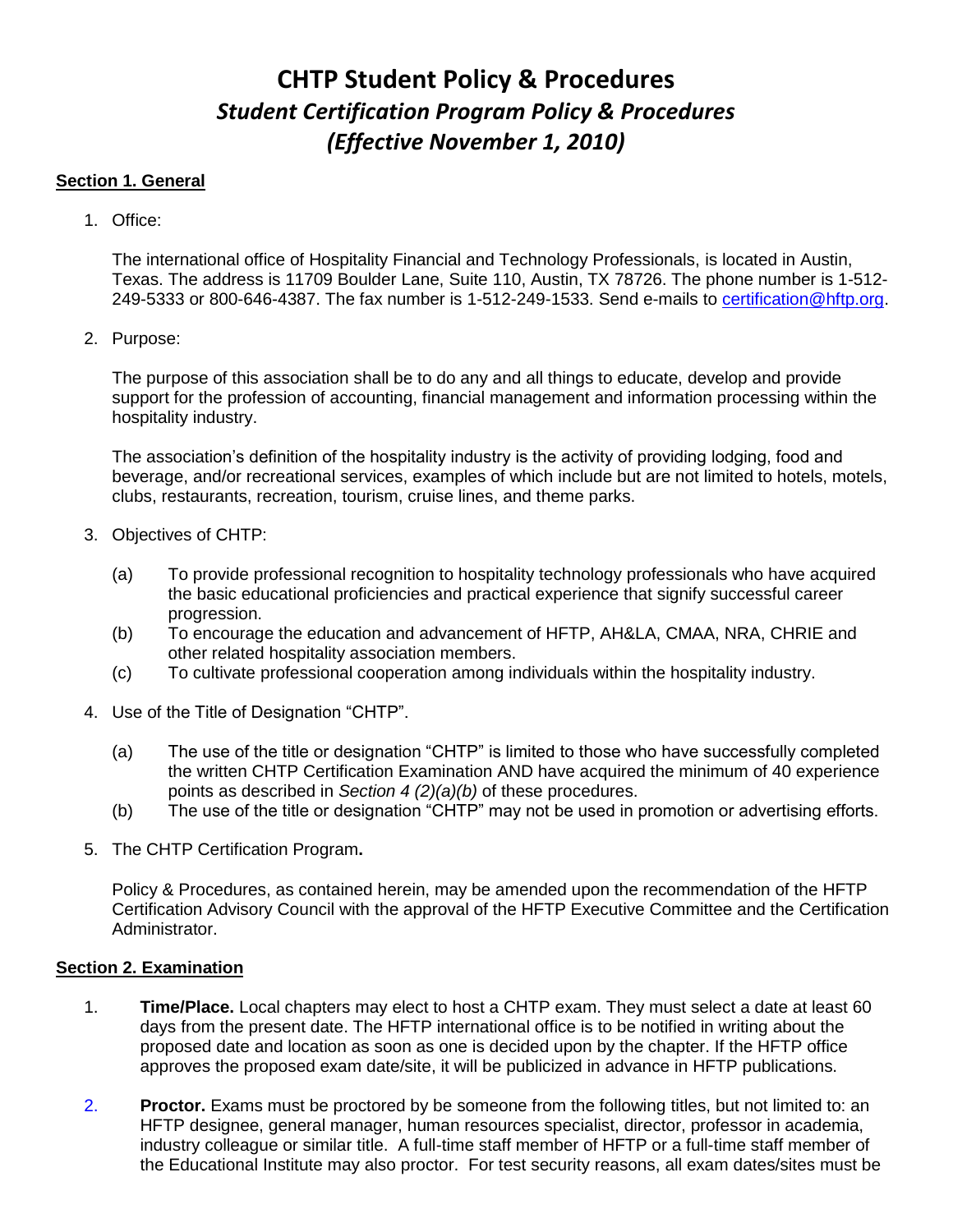published in advance and open to any qualified CHTP candidate. Proctors must sign the **Proctor** [Agreement Form.](http://www.hftp.org/Content/Forms/Certification/ProctorForm.pdf)

- 3. **Scores.** Each candidate will be notified of his/her grades within 45 days after completion of the CHTP Examination. Online exams offer instant grading.
	- (a) Candidates must receive a score of 70 percent or better to pass the exam.
	- (b) Candidates who fail to pass the CHTP Examination within a three-year limitation period must reapply. All prepaid fees will be forfeited.

# 4. **Conditional Credit:**

- (a) A candidate who passes one or more segments of the CHTP Examination shall receive conditional credit for those segments.
- (b) The candidate must be re-examined, and successfully pass the remaining segments of the CHTP Examination with a three-year period to maintain the conditional credit.
- (c) Candidates who fail to pass the entire CHTP Examination within a three-year limitation period must reapply and retake the entire exam. All prepaid fees will be forfeited.

# **Section 3. Application**

- (a) Applications for the CHTP Examination must be filed at least 10 days prior to the examination date.
- (b) Applications are to be filed at the international office on the forms prescribed in *Section 7. Forms*. Supporting evidence of education and the examination fee must accompany the application.
- (c) Applications will be considered filed when all required supporting documents and fees have been received.
- (d) Applicants may defer the examination to a later date by notifying the Certification Administrator in writing at least one week prior to the examination date.
- 4. **Letters of Recommendation.** Two letters of recommendation must be submitted. One from the applicant's current employer and the other from a college faculty member both of whom are able to evaluate the applicant's potential for success in the hospitality industry. If the applicant does not have a current employer, a second letter from a different college faculty member may be substituted for the second letter.

#### 5. **Evidence of Qualification**.

(a) Education. Accredited College or University — A student candidate must be a senior level student with a minimum of 90 semester hours of education or a senior who is within 30 semester hours from graduation as certified by the college that they are attending. A transcript of college/university credits must be mailed directly to the Certification Administrator by the college/university. Grades of "C" or better will be accepted for credit.

(b) Experience. Experience must be attained no later than four years after the student candidate passes the examination. Once the experience is attained, each employer must mail a "Certificate of Experience" directly to the Certification Administrator.

#### 6. **Notification of Acceptance**.

(a) Each CHTP application package will be reviewed by the Certification Administrator.

(b) A Notification of CHTP Application Status will be mailed to each candidate within 30 days after receipt of the original application. This form will indicate acceptance of the candidate's application or set forth the additional requirements that must be satisfied.

(c) A late registrant may, at the discretion of the Certification Administrator, be allowed to take the exam, provided the applicant signs a late registration agreement stipulating that his/her exam will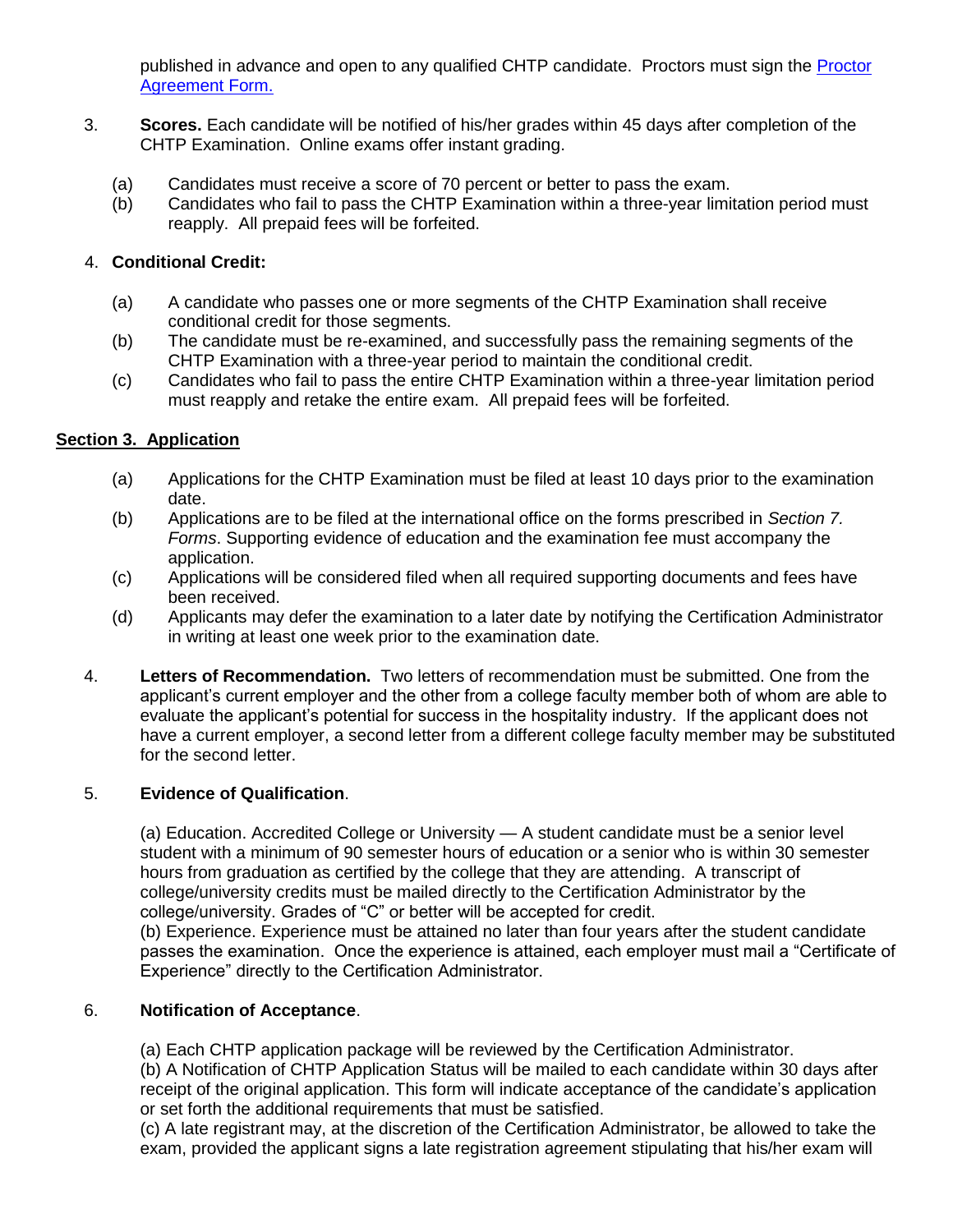not be submitted for grading until his/her application is complete and qualified. In the event the applicant does not qualify he/she will forfeit any application or exam fees.

# **Section 4. CHTP Student Qualification Requirements**

A student applicant will qualify if they meet the following criteria:

1. **Education.** A minimum of 90 semester hours of education for aspiring CHTP's. A transcript of college/university credits must be mailed directly to the Certification Administrator by the college/university. Grades of "C" or better will be accepted for credit.

#### 2. **Experience.**

(a) Experience must be attained no later than four years after the student candidate passes the examination. Once the experience is attained, each employer must mail a "Certificate of Experience" (*Form T-2*) directly to the Certification Administrator.

(b) A minimum of 40 experience points and maximum of 50 experience points must be attained. Experience points are earned on an annual basis according to the signed Certificate of Experience Form (*Form T-2*).

(c) Experience points may be earned for fractional years after one year of continuous employment with each employer.

(d) Applicants involved in selling a technology product to the hospitality industry ARE eligible to take the exam.

# **Section 5. Fees**

#### 1. **CHTP Examination Fee.**

(a) A CHTP examination fee of one hundred (\$100) U.S. dollars for HFTP student members and one hundred and fifty (\$150) U.S. dollars for nonmembers will be assessed to cover the cost of preparing, scheduling and conducting the examination.

(b) A CHTP re-examination fee of one hundred (\$100) U.S. dollars for HFTP student members and one hundred and fifty (\$150) U.S. dollars for nonmembers will be assessed to an individual who has to take the exam (or remaining sections) an additional time.

(c) The amount of the CHTP Examination Fee may be changed on the recommendation of the HFTP Certification Administrator and approved by the Executive Committee.

(d) CHTP candidates will be advised of the fee amount when they receive their Notification of CHTP Application Status Form.

(e) Candidates who fail to take the CHTP exam within a three-year period will forfeit any administrative or exam fees.

#### **Section 6. Study Guide**

The *CHTP Review Study Guide*, *Managing Computer Systems in the Hospitality Industry (3rd Edition)*, *Untangling the Web*, and *Contemporary Club Management* (Chapter 11, Club Computer Systems), are available for purchase through the Educational Institute at: [http://www.ahlei.org/.](http://www.ahlei.org/)

NOTICE: Not all examination questions are necessarily based on the study guide. Your experience in the industry and education may be the basis for some questions.

#### **Section 7. Forms**

All necessary forms are available in PDF format.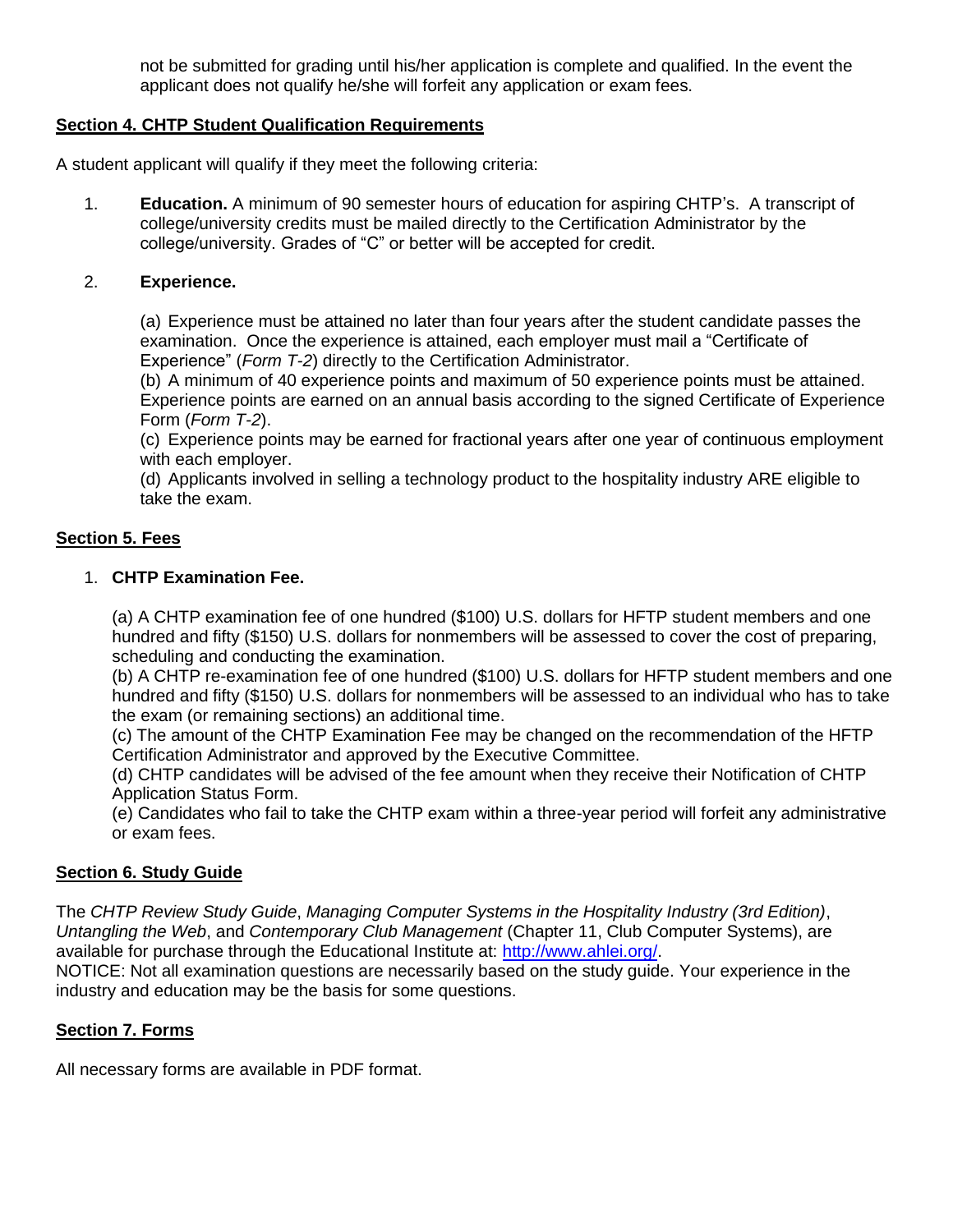## **Section 8. CHTP Maintenance**

Once the experience is acquired and the CHTP designation attained, all CHTP designees, in order to maintain their designation, will be required to demonstrate their continuing interest and proficiency by completing the following requirements *within each* two-year maintenance period. A total of 60 maintenance points are required.

1. **Continued Education.** Earn a minimum of 40 CPE points as detailed below:

## **Effective (for maintenance periods beginning) January 1, 2008 and thereafter:**

Fifteen (15) of these CPE hours must be specifically related to Hospitality Technology.

(a) HFTP Supported Workshops or Educational Seminars – One point for each CPE credit earned. (b) Non HFTP Workshops or Educational Seminars - A CPE credit is defined as 50 minutes of continuous participation in a group educational program. The seminar or workshop must be technology and/or hospitality related.

(c) Ten points may be earned for a published article in any professional journal, i.e. *The Bottomline, Hospitality Upgrade,* etc…

**HFTP / AH&LA Membership.** No minimum required. 5 points will be earned for each year of continued, active membership in HFTP or AH&LA. A maximum of `0 points may be earned. No minimum is required.

#### **Effective for maintenance periods beginning January 1, 2011**

**HFTP Membership.** No minimum required. Maximum 10 points. Earn 5 points per year for continued, active membership in HFTP or AH&LA.

- 2. **Maintenance Period.** The initial two-year maintenance period will commence on January 1 of the year following the designation as CHTP and will continue in 24 month increments ending on December 31 thereafter.
- 3. **Maintenance Report.** The CHTP Maintenance Report form must be submitted to the Certification Administrator no later than January 31 of the year following each 24 month maintenance period. Forms will be mailed by the HFTP office five months before they are due.
- 4. **Maintenance Fee.** An annual CHTP Maintenance fee will be assessed to each designee as determined by the HFTP Executive Committee.

(a) A CHTP Maintenance Fee will be assessed to cover the ongoing administrative fees of the CHTP Certification program.

(b) The annual CHTP Maintenance Fee is fifty (\$50) U.S. dollars per year for HFTP members and one hundred (\$100) U.S. dollars per year for nonmembers. Upon attaining the CHTP designation, the annual CHTP Maintenance fee will be included in your HFTP membership invoice.

(c) The amount of the annual CHTP Maintenance Fee may be changed on the recommendation of the HFTP Certification Administrator and approved by the Executive Committee.

- 5. **Failing to File Maintenance.** If an individual fails to file properly completed maintenance reports for an entire two year maintenance cycle by April 30th they will be permanently dropped (expelled) from our certification programs and will not be allowed to use the designations. If an individual wishes to become certified once again they must follow all rules and regulations in effect for new applicants. That includes paying all fees and of course passing the exam once again.
- 6. **Reactivation.** If a designee wishes to reactivate a CHTP designation, a designee must submit all evidence of the CPE requirements and fees during the time of lapse or they must rewrite the exam without application.